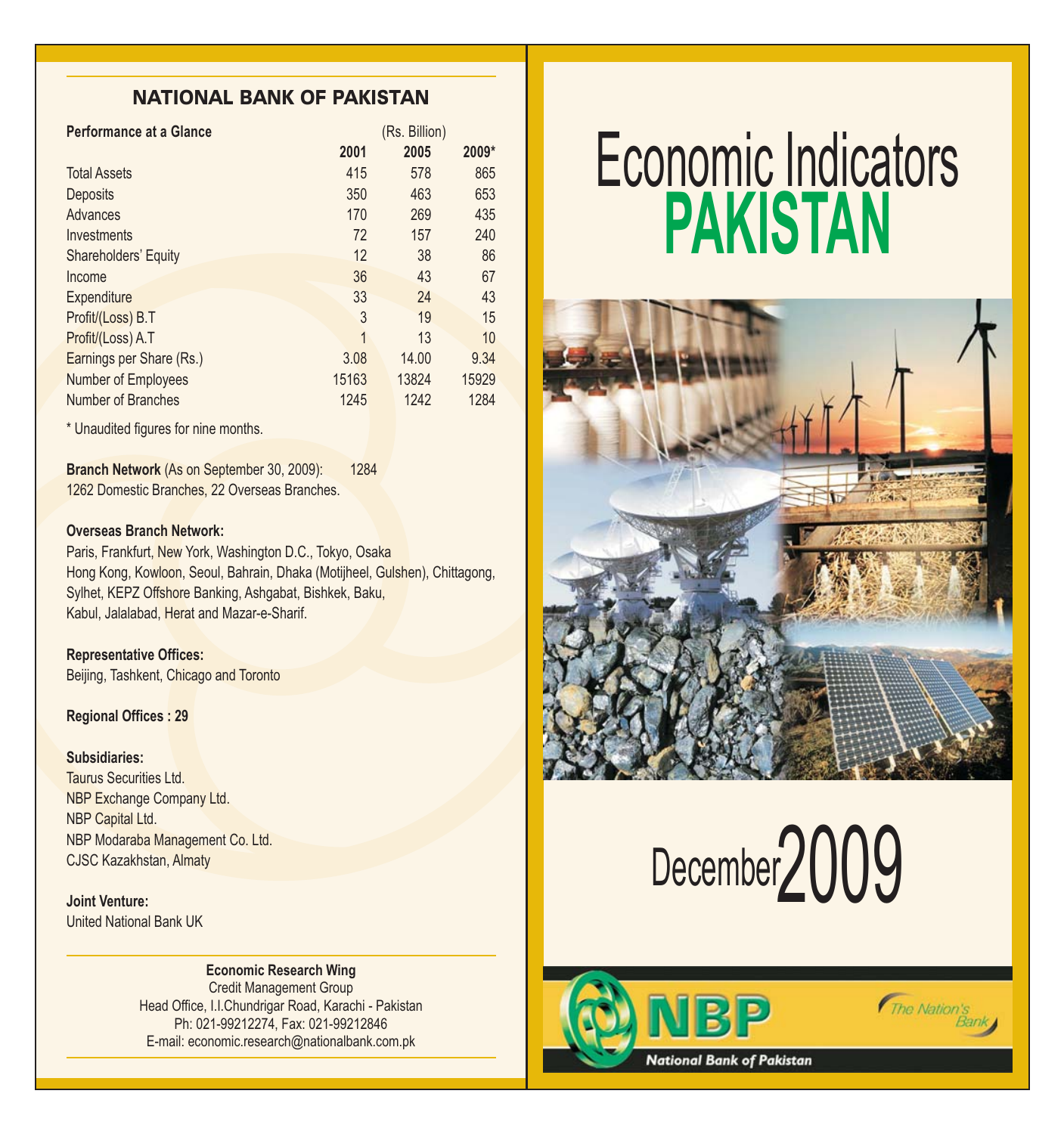| <b>AREA/DENSITY</b>                                           |                                            |                         |                    |       |            |                      | 2009        |                         |                     |
|---------------------------------------------------------------|--------------------------------------------|-------------------------|--------------------|-------|------------|----------------------|-------------|-------------------------|---------------------|
| <b>Land Area</b>                                              |                                            | (000 square kilometres) |                    |       |            |                      | 796.1       |                         |                     |
| Density                                                       |                                            | (persons/sq. km)        |                    |       |            |                      | 202         |                         |                     |
| <b>Provinces</b>                                              |                                            |                         | <b>Balochistan</b> |       |            | <b>NWFP</b>          |             | $P$ uniab <sup>T</sup>  | Sindh               |
| Area (In %)                                                   |                                            |                         |                    | 43.6  |            | 9.4                  |             | 25.9                    | 17.7                |
| Density                                                       |                                            |                         |                    | 23    |            | 287                  |             | 424                     | 255                 |
|                                                               | <b>Federally Administered Tribal Areas</b> |                         |                    |       |            |                      |             | 3.4<br>117              |                     |
| <b>POPULATION</b>                                             |                                            |                         |                    |       | 1972       |                      | 1981        | 1998                    | 2008                |
| Total                                                         |                                            |                         | mn                 |       | 65.31      |                      | 84.25       | 132.35                  | 163.76 <sup>a</sup> |
| Male                                                          |                                            |                         | $\%$               |       | 53.33      |                      | 52.50       | 52.04                   | 51.89               |
| Female                                                        |                                            |                         | $\frac{0}{0}$      |       | 46.67      |                      | 47.50       | 47.96                   | 48.11               |
| Urban                                                         |                                            |                         | $\%$               |       | 25.41      |                      | 28.30       | 32.52                   | 35.31               |
| Rural                                                         |                                            |                         | $\frac{0}{0}$      |       | 74.59      |                      | 71.70       | 67.48                   | 64.69               |
| <b>By Provinces</b>                                           |                                            |                         | $\frac{0}{0}$      |       |            |                      |             |                         |                     |
| <b>Balochistan</b>                                            |                                            |                         |                    |       | 3.72       |                      | 5.15        | 4.96                    | 5.15                |
| <b>NWFP</b>                                                   |                                            |                         |                    |       | 12.85      |                      | 13.13       | 13.40                   | 13.73               |
| Punjab <sup>t</sup>                                           |                                            |                         |                    |       | 57.95      |                      | 56.53       | 56.24                   | 56.16               |
| Sindh                                                         |                                            |                         |                    |       | 21.68      |                      | 22.59       | 23.00                   | 22.92               |
| FATA*                                                         |                                            |                         |                    |       | 3.80       |                      | 2.60        | 2.40                    | 2.37                |
| <b>Growth Rate</b>                                            |                                            |                         | $\frac{0}{0}$      |       | 3.69       |                      | 3.06        | 2.69                    | 1.73                |
| Crude birth rate                                              |                                            |                         | per 1000 persons   |       | $42.8^{b}$ |                      | 43.3        | $30.5^{\circ}$          | 25.0                |
| Crude death rate                                              |                                            |                         | per 1000 persons   |       | $11.5^{b}$ |                      | 11.8        | $8.6^{\circ}$           | 7.7                 |
| <b>HOUSING INDICATORS</b>                                     |                                            |                         |                    |       |            |                      | 2007-08     |                         |                     |
|                                                               |                                            |                         |                    |       |            | Pakistan Balochistan | <b>NWFP</b> | Punjab                  | Sindh               |
| Average Household Size                                        |                                            |                         |                    | 6.6   |            | 7.3                  | 7.5         | 6.4                     | 6.3                 |
| Urban                                                         |                                            |                         |                    | 6.3   |            | 7.4                  | 7.3         | 6.3                     | 6.2                 |
| Rural                                                         |                                            |                         |                    | 6.7   |            | 7.3                  | 7.5         | 6.4                     | 6.4                 |
| <b>Households using Electricity</b>                           |                                            | $\%$                    |                    | 86.61 |            | 65.47                | 91.46       | 90.11                   | 79.27               |
| Households using Tap Water %                                  |                                            |                         |                    | 36.0  |            | 40.0                 | 51.0        | 28.0                    | 45.0                |
| <b>EMPLOYMENT</b>                                             |                                            |                         |                    |       |            | 2000-01              |             | 2004-05                 | 2007-08             |
| <b>Total Labour Force</b>                                     |                                            | mn                      |                    |       |            | 41.38                |             | 46.82                   | 52.23               |
| Rural                                                         |                                            | $\frac{0}{0}$           |                    |       |            | 70.37                |             | 67.89                   | 69.88               |
| Urban                                                         |                                            | $\frac{0}{0}$           |                    |       |            | 29.63                |             | 32.11                   | 30.12               |
| <b>Employed Labour Force</b>                                  |                                            | mn                      |                    |       |            | 38.14                |             | 43.22                   | 49.52               |
| of which                                                      |                                            | (ln % )                 |                    |       |            |                      |             |                         |                     |
| Agriculture                                                   |                                            |                         |                    |       |            | 48.42                |             | 43.05                   | 44.65               |
|                                                               | Mining & Manufacturing                     |                         |                    |       |            | 11.55                |             | 13.80                   | 13.11               |
| <b>Others</b>                                                 |                                            |                         |                    |       |            | 40.03                |             | 43.15                   | 42.24               |
| <b>Unemployment Rate</b>                                      |                                            | $\%$                    |                    |       |            | 7.82                 |             | 7.69                    | 5.20                |
| Rural                                                         |                                            | $\frac{0}{0}$           |                    |       |            | 6.94                 |             | 6.74                    | 4.71                |
| Urban                                                         |                                            | $\frac{0}{0}$           |                    |       |            | 9.92                 |             | 9.70                    | 6.34                |
| t includes Islamabad<br>* Federally Administered Tribal Areas |                                            |                         | $a$ 2008-09        |       |            | $b$ as of 1976       |             | <sup>c</sup> as of 1999 |                     |

| <b>LITERACY</b><br>(ln %)               |               | 2008                                    |                       |             |
|-----------------------------------------|---------------|-----------------------------------------|-----------------------|-------------|
| (10 years & above)                      | Pakistan      | Balochistan                             | <b>NWFP</b><br>Punjab | Sindh       |
| Total                                   | 56            | 46                                      | 49<br>59              | 56          |
| Urban                                   | 71            | 80                                      | 74<br>65              | 74          |
| Rural                                   | 49            | 34                                      | 48<br>55              | 41          |
| Male                                    | 69            | 66                                      | 68<br>70              | 69          |
| Female                                  | 44            | 23                                      | 33<br>48              | 42          |
| <b>NATIONAL ACCOUNTS</b>                |               | 2000-01                                 | 2004-05               | 2008-09     |
| GNP                                     |               |                                         |                       |             |
| Size <sup>†</sup>                       | Rs.bn.        | 4155                                    | 6634                  | 13503       |
| Growth Rate*                            | $\frac{0}{0}$ | 2.0                                     | 8.7                   | 2.6         |
| <b>GDP</b>                              |               |                                         |                       |             |
| Size <sup>t</sup>                       | Rs.bn.        | 3902                                    | 6500                  | 13095       |
| Growth Rate*                            | $\frac{0}{0}$ | 2.0                                     | 8.9                   | 2.0         |
| Per Capita Income                       |               |                                         |                       |             |
| Current                                 | <b>Rupees</b> | 29605                                   | 43495                 | 82455       |
|                                         | <b>US\$</b>   | 507                                     | 733                   | 1046        |
| Constant*                               | <b>Rupees</b> | 25540                                   | 30695                 | 34384       |
| Sectoral Growth Rate*                   | $\frac{0}{0}$ |                                         |                       |             |
| Agriculture                             |               | $-2.2$                                  | 6.5                   | 4.7         |
| Large-scale Manufacturing               |               | 11.0                                    | 19.9                  | $-7.7$      |
| Construction                            |               | 0.5                                     | 18.6                  | $-10.8$     |
| Transport, Storage & Communication      |               | 5.3                                     | 3.4                   | 2.9         |
| Wholesale & Retail Trade                |               | 4.5                                     | 12.0                  | 3.1         |
| Finance & Insurance                     |               | $-15.1$                                 | 30.8                  | $-1.2$      |
| <b>Others</b>                           |               | 8.8                                     | 3.9                   | 5.1         |
| <b>GDP Composition</b>                  | $\frac{0}{0}$ |                                         |                       |             |
| Agriculture                             |               | 24.9                                    | 22.4                  | 21.8        |
| Mining & Manufacturing                  |               | 18.1                                    | 21.0                  | 20.7        |
| Construction                            |               | 2.4                                     | 2.1                   | 2.1         |
| Transport, Storage & Communication      |               | 11.6                                    | 10.4                  | 10.2        |
| Wholesale & Retail Trade                |               | 17.9                                    | 18.7                  | 17.5        |
| Finance & Insurance<br><b>Others</b>    |               | 3.1<br>22.0                             | 4.0<br>21.4           | 6.2<br>21.5 |
| <b>INVESTMENT AND SAVINGS</b>           |               | 2000-01                                 | 2004-05               | 2008-09     |
| as % of GDP                             |               |                                         |                       |             |
| <b>Total Investment</b>                 |               | 17.2                                    | 19.1                  | 19.7        |
| <b>Fixed Investment</b>                 |               | 15.8                                    | 17.5                  | 18.1        |
| <b>Public Sector</b>                    |               | 5.7                                     | 4.3                   | 4.9         |
| <b>Private Sector</b>                   |               | 10.2                                    | 13.1                  | 13.2        |
|                                         |               |                                         | 17.5                  | 14.3        |
| <b>National Savings</b>                 |               | 16.5                                    |                       |             |
| <b>Domestic Savings</b>                 |               | 17.8                                    | 15.4                  | 11.2        |
| <b>Total Foreign Private Investment</b> |               | 182<br>\$m.                             | 1677                  | 3209.5      |
| † At current market prices.             |               | * At constant factor cost of 1999-2000. |                       |             |

Note: Population Censuses were conducted in 1951, 1961, 1972, 1981 & 1998.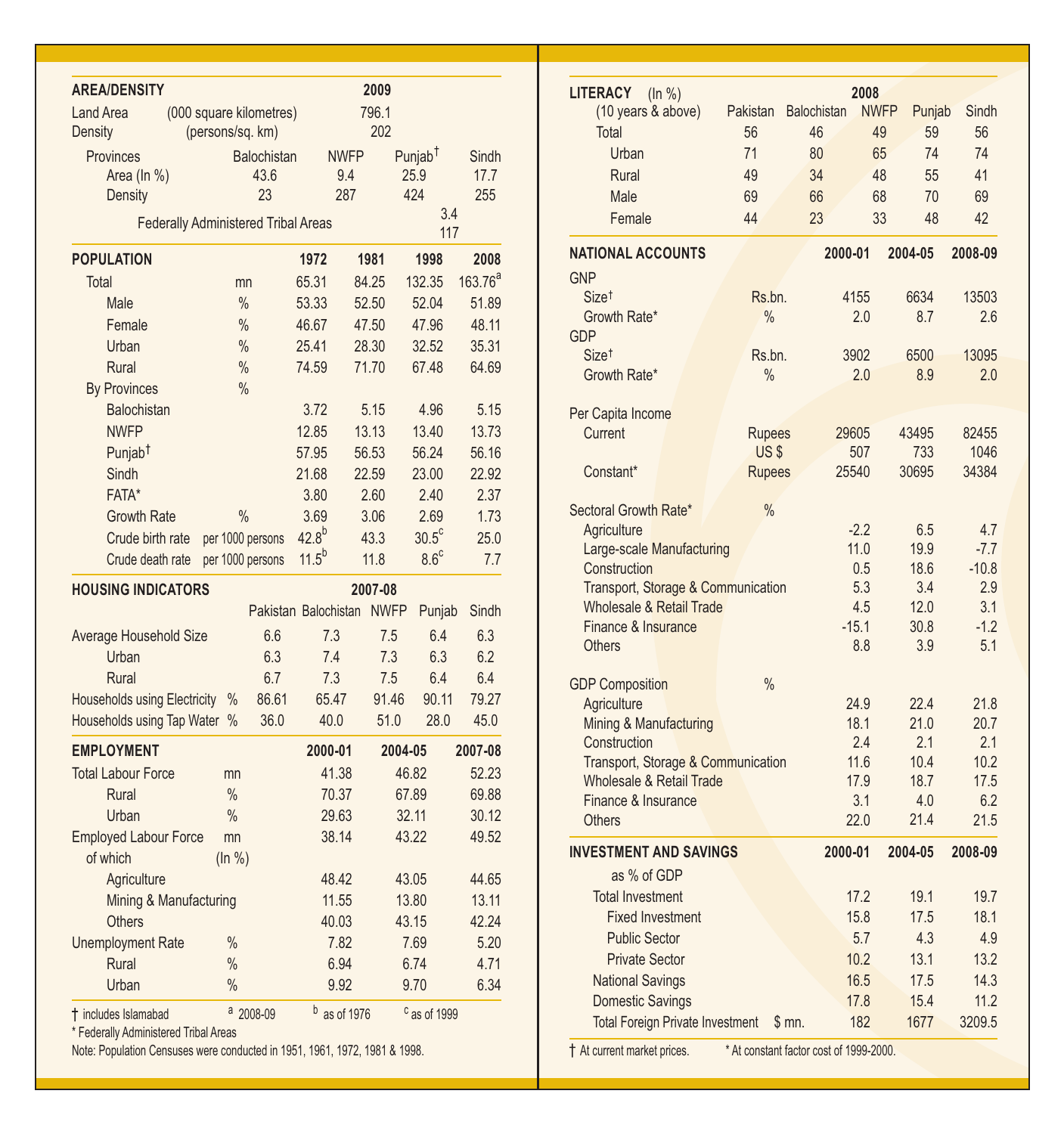| <b>AGRICULTURE</b>                    |                | 2000-01 | 2004-05 | 2008-09<br>(Jul-Mar) |
|---------------------------------------|----------------|---------|---------|----------------------|
| <b>Total Cropped Area</b>             | Mn. Hectares   | 22.04   | 22.78   | 23.68                |
| Improved Seed distribution 000 tonnes |                | 193.80  | 218.12  | 296.91               |
| Fertilizer offtake                    | 000 NT         | 2966.03 | 3694.04 | 2691.0               |
| Number of Tubewells                   | <b>000 Nos</b> | 545.6   | 954.8   | 929.1                |
| <b>Production of Tractors</b>         | <b>000 Nos</b> | 32.5    | 42.0    | 42.2                 |
|                                       |                |         |         |                      |
| <b>AGRICULTURAL PRODUCTION</b>        |                |         |         |                      |
| <b>Major Crops</b>                    |                | 2000-01 | 2004-05 | 2008-09              |
| Wheat                                 | mn.tonnes      | 19.02   | 21.61   | 20.96                |
| <b>Rice</b>                           | mn.tonnes      | 4.80    | 5.02    | 5.56                 |
| Sugarcane                             | mn.tonnes      | 43.61   | 47.24   | 63.92                |
| Cotton                                | mn.bales       | 10.73   | 14.26   | 11.65                |
| <b>Food Crops</b>                     | mn.tonnes      | 26.54   | 30.95   | 31.37                |
| <b>Yield Per Hectare</b>              |                |         |         |                      |
| Wheat                                 | kgs            | 2325    | 2586    | 2451                 |
| <b>Rice</b>                           | kgs            | 2021    | 1994    | 2212                 |
| Sugarcane                             | tonnes         | 45.38   | 48.9    | 51.51                |
| Cotton                                | kgs            | 624     | 760     | 649                  |
| <b>Food Crops</b>                     | kgs            | 1956    | 2210    | 2173                 |
| <b>Credit Disbursement</b>            | Rs.bn.         | 44.79   | 108.6   | 151.86               |
| <b>Commercial Banks</b>               | $\frac{0}{0}$  | 37.5    | 47.2    | 47.5                 |
| <b>Domestic Private Banks</b>         | $\frac{0}{0}$  |         | 11.4    | 17.9                 |
| Zarai Taragiati Bank Ltd              | $\frac{0}{0}$  | 62.5    | 34.5    | 32.2                 |
| <b>Punjab Provincial Corp. Bank</b>   | $\frac{0}{0}$  |         | 7.0     | 2.4                  |
|                                       |                |         |         |                      |
| <b>INDUSTRIAL/MINERAL PRODUCTION</b>  |                |         |         |                      |
| <b>Major Items</b>                    |                | 2000-01 | 2004-05 | $2008 - 09p$         |
| <b>Cotton Yarn</b>                    | mn.tonnes      | 1721    | 2281    | 2913                 |
| <b>Cotton Cloth</b>                   | mn.sq.mts      | 490     | 925     | 1017                 |
| Sugar                                 | 000 tonnes     | 2956    | 3116    | 3190                 |
| <b>Vegetable Ghee</b>                 | 000 tonnes     | 835     | 1048    | 1054                 |
| Fertilizers                           | 000 tonnes     | 5142    | 5846    | 6285                 |
| Cement                                | 000 tonnes     | 9674    | 16353   | 28380                |
| <b>Chemicals</b>                      | 000 tonnes     | 434     | 614     | 724                  |
| Pig Iron                              | 000 tonnes     | 1071    | 1137    | 791                  |
| <b>Natural Gas</b>                    | bn cubic feet  | 25      | 1345    | 1461                 |
| Coal                                  | 000 tonnes     | 3269    | 3367    | 3543                 |
| Limestone                             | 000 tonnes     | 10868   | 14857   | 33412                |
| <b>BALANCE OF PAYMENTS</b>            | \$m.           | 2000-01 | 2004-05 | 2008-09              |
| Trade Balance (fob)                   |                | $-1269$ | $-4514$ | $-12456$             |
| Services (Net)                        |                | $-3142$ | $-3293$ | $-3282$              |
| Income (Net)                          |                | $-2161$ | $-2386$ | $-4337$              |
| <b>Current Transfers (Net)</b>        |                | 4737    | 8659    | 11215                |
| <b>Workers Remittances</b>            |                | 1086    | 4168    | 7811                 |
| <b>Current Account Balance</b>        |                | 326     | $-1534$ | $-8861$              |
| <b>RESERVES &amp; EXCHANGE RATE</b>   |                | 2000-01 | 2004-05 | 2008-09              |
| <b>Gold &amp; Forex Reserves</b>      | \$m.           | 3810    | 12956   | 13593                |
| <b>Reserves with SBP</b>              | \$m.           | 1689    | 9805    | 9118                 |
| in weeks of imports                   | Nos.           | 8.6     | 35.0    | 20.5                 |
| <b>Exchange Rate</b>                  | Rs per \$      | 63.4010 | 59.6738 | 81.2551              |

| <b>FOREIGN TRADE</b>                                                 |              | 2000-01      | 2004-05      | 2008-09      |
|----------------------------------------------------------------------|--------------|--------------|--------------|--------------|
| (\$mn)                                                               |              |              |              |              |
| <b>Total Exports</b>                                                 |              | 9202         | 14391        | 17782        |
| <b>Major Items</b>                                                   |              | 7836         | 11802        | 14168        |
| <b>Rice</b>                                                          |              | 526          | 933          | 1987         |
| <b>Cotton Yarn</b>                                                   |              | 1074         | 1057         | 1106         |
| <b>Cotton Fabrics</b>                                                |              | 1033         | 1863         | 1929         |
| <b>Hosiery, Bedwear &amp; Towels</b>                                 |              | 1898         | 3605         | 4062         |
| Readymade Garments                                                   |              | 827          | 1088         | 1247         |
| Other Textile made-up                                                |              | 331          | 466          | 713          |
| <b>Synthetic Textiles</b>                                            |              | 545          | 300          | 319          |
| Leather & Manufactures Incl. footwear                                |              | 701          | 976          | 968          |
| Carpets & Rugs                                                       |              | 289          | 278          | 145          |
| <b>Sports Goods</b>                                                  |              | 271          | 307          | 274          |
| Petroleum & Products                                                 |              | 184          | 476          | 812          |
| <b>Chemicals &amp; Pharma Products</b>                               |              | 157          | 453          | 606          |
| <b>Total Imports</b>                                                 |              | 10729        | 20598        | 34822        |
| <b>Major Items</b>                                                   |              | 7201         | 14392        | 26409        |
| Petroleum & Products                                                 |              | 3361         | 4000         | 9510         |
| Machinery & Transport                                                |              | 2066         | 5918         | 7934         |
| <b>Power Generating Machinery</b>                                    |              | 198          | 393          | 1749         |
| Telecom                                                              |              | <b>NA</b>    | <b>NA</b>    | 961          |
| <b>Road Motor Vehicles</b>                                           |              | 321          | 1069         | 929          |
| <b>Electrical Machinery</b>                                          |              | 132          | 356          | 778          |
| <b>Textile Machinery</b>                                             |              | 370          | 929          | 212          |
| Iron & Steel / Scrap                                                 |              | 321          | 1112         | 2089         |
| <b>Plastic Materials</b>                                             |              | 354          | 793          | 1140         |
| Edible Oil                                                           |              | 327          | 758          | 1479         |
| Fertilizers                                                          |              | 170          | 417          | 539          |
| Raw Cotton & Textile Items<br><b>Insecticides &amp; Med Products</b> |              | 162<br>300   | 674<br>432   | 1658<br>685  |
|                                                                      |              | 125          | 195          | 317          |
| Paper & Paper Board<br>Wheat                                         |              | 15           | 93           | 1058         |
| <b>ECONOMIC CLASSIFICATION (In %)</b>                                |              |              |              |              |
| <b>Exports</b>                                                       |              |              |              |              |
| <b>Primary commodities</b>                                           |              | 13           | 11           | $17*$        |
| Semi-manufactures                                                    |              | 15           | 10           | $9*$         |
| Manufactured goods                                                   |              | 72           | 79           | $74*$        |
| <b>Imports</b>                                                       |              |              |              |              |
| Consumer goods                                                       |              | 14           | 10           | $13*$        |
| Raw material for                                                     |              |              |              |              |
| Consumer goods                                                       |              | 55           | 46           | $51*$        |
| Capital goods                                                        |              | 6            | 8            | $9*$         |
| Capital goods                                                        |              | 25           | 36           | $27*$        |
| <b>TRADE BY TERRITORIES (In %)</b>                                   |              | Exports      |              | Imports      |
|                                                                      | <b>FY'01</b> | <b>FY'09</b> | <b>FY'01</b> | <b>FY'09</b> |
| America                                                              | 28.5         | 21.7         | 7.8          | 5.5          |
| Europe                                                               | 27.8         | 26.3         | 18.4         | 22.0         |
| Asia/Middle East                                                     | 36.8         | 38.2         | 68.3         | 66.0         |
| Africa                                                               | 5.3          | 5.6          | 3.3          | 3.0          |
| <b>Australia/New Zealand</b>                                         | 1.6          | 0.9          | 2.2          | 1.1          |
| NA: not available<br>* July - March                                  |              |              |              |              |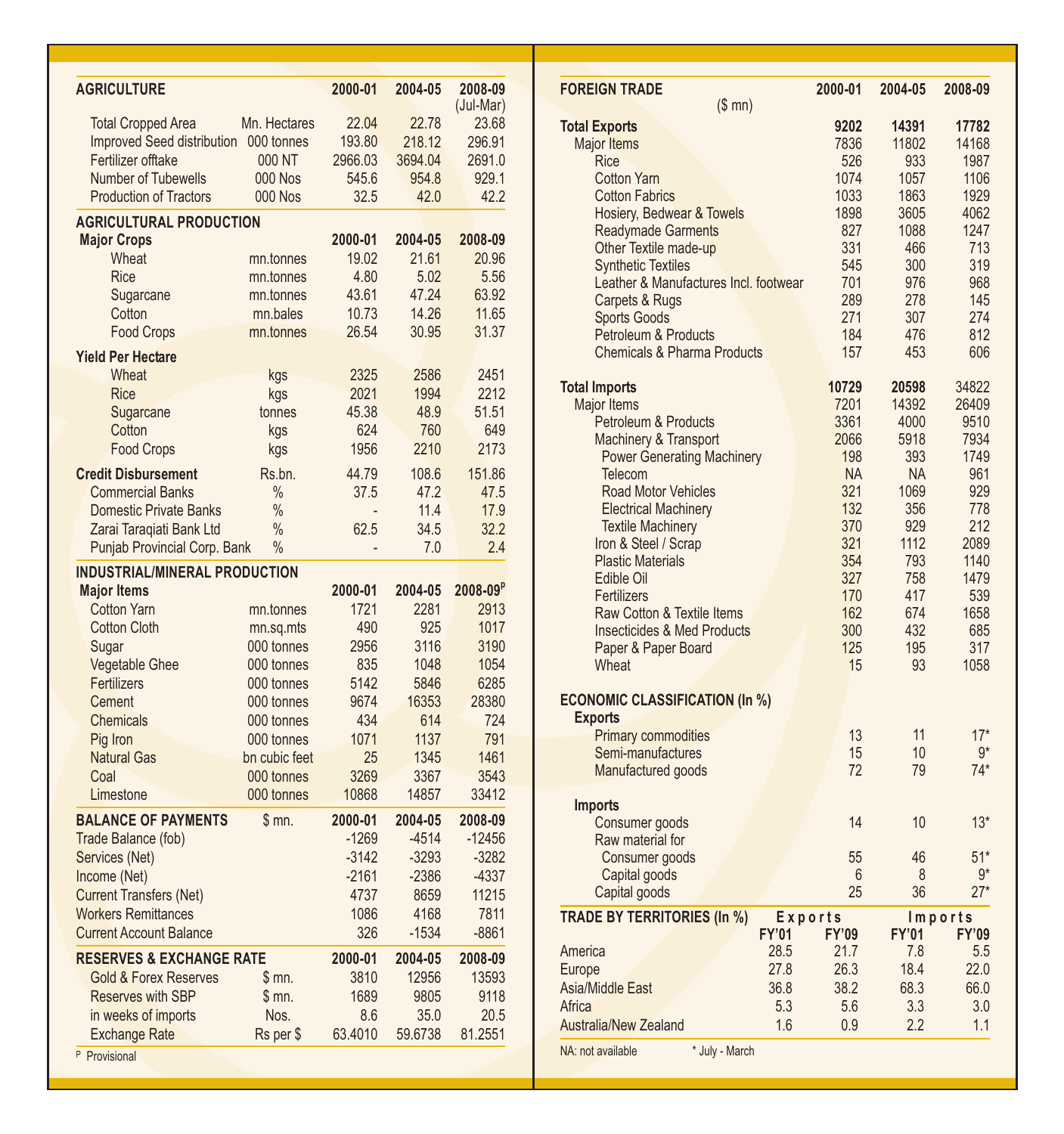| <b>WORKERS' REMITTANCES (\$ Mn)</b>                 | 2000-01   | 2004-05 | 2008-09 |
|-----------------------------------------------------|-----------|---------|---------|
| <b>Gulf Region</b>                                  | 693.2     | 1851.8  | 4450.9  |
| Saudi Arabia                                        | 304.4     | 627.0   | 1559.6  |
| <b>UAE</b>                                          | 190.0     | 712.6   | 1688.6  |
| <b>Kuwait</b>                                       | 123.4     | 214.8   | 432.1   |
| Sultanat-e-Oman                                     | 38.1      | 119.3   | 277.8   |
| Qatar                                               | 13.4      | 86.9    | 339.5   |
| <b>Bahrain</b>                                      | 23.9      | 91.2    | 153.3   |
| <b>Other than Gulf Region</b>                       | 323.0     | 2300.4  | 3360.0  |
| <b>USA</b>                                          | 134.8     | 1294.1  | 1735.9  |
| <b>UK</b>                                           | 81.4      | 371.9   | 605.6   |
| Canada                                              | 4.9       | 48.5    | 79.1    |
| Germany                                             | 9.2       | 53.8    | 100.7   |
| Switzerland                                         | 4.2       | 22.7    | 18.6    |
| <b>Denmark</b>                                      | 3.8       | 10.6    | 11.7    |
|                                                     | 5.7       | 18.3    | 24.9    |
| Norway                                              |           |         |         |
| Japan                                               | 3.9       | 6.5     | 5.1     |
| <b>Australia</b>                                    | 5.4       | 19.6    | 34.3    |
| Others                                              | 69.7      | 454.4   | 744.1   |
| <b>Encashment &amp; Profit of FEBCs &amp; FCBCs</b> | 65.0      | 16.5    | 0.5     |
| <b>Total</b>                                        | 1086.6    | 4168.8  | 7811.4  |
| <b>FOREIGN DIRECT INVESTMENT (\$ Mn)</b>            | 2000-01   | 2004-05 | 2008-09 |
| <b>Total Inflows</b>                                | 484.8     | 1524.0  | 3719.9  |
| By Major Economic Groups                            |           |         |         |
| Communications                                      | 12.7      | 517.6   | 879.1   |
| <b>Financial Business</b>                           | 3.6       | 269.4   | 707.4   |
| Power                                               | 36.4      | 73.3    | 130.6   |
| Oil & Gas Explorations                              | 268.2     | 193.8   | 775.0   |
| Trade                                               | 34.2      | 52.1    | 166.6   |
| <b>Chemicals &amp; Pharmaceuticals</b>              | 17.8      | 89.0    | 104.8   |
| Construction                                        | 12.8      | 42.7    | 93.4    |
| <b>Transport &amp; Equipment</b>                    | 22.5      | 43.7    | 175.7   |
| <b>Textiles</b>                                     | 18.4      | 39.3    | 36.9    |
| <b>Others</b>                                       | 58.2      |         | 650.4   |
|                                                     |           | 203.1   |         |
| <b>FOREIGN PRIVATE INVESTMENT (\$ Mn)</b>           | 2000-01   | 2004-05 | 2008-09 |
| <b>Net Inflows</b>                                  | 182.0     | 1676.6  | 3212.6  |
| <b>USA</b>                                          | 54.9      | 373.0   | 434.4   |
| UK                                                  | 56.7      | 199.1   | 185.7   |
| Germany                                             | 15.5      | 15.2    | 77.0    |
| Japan                                               | 9.1       | 41.8    | 68.2    |
| <b>Netherlands</b>                                  | 3.5       | 59.8    | 47.7    |
| Malaysia                                            | <b>NA</b> | 22.1    | 205.8   |
| Singapore                                           | <b>NA</b> | 10.6    | 242.1   |
| Hong Kong                                           | $-12.7$   | 61.2    | 158.7   |
| Norway                                              | <b>NA</b> | 31.4    | 101.2   |
| Switzerland                                         | $-33.3$   | 127.5   | 202.6   |
| Saudi Arabia                                        | 54.9      | 18.2    | $-90.2$ |
| <b>UAE</b>                                          | $-5.7$    | 417.3   | 227.7   |
| <b>Mauritius</b>                                    |           |         |         |
|                                                     | <b>NA</b> | 65.3    | 351.1   |
| <b>Others</b>                                       | 39.0      | 234.1   | 1000.6  |

FEBC: Foreign Exchange Bearer Certificates FCBC: Foreign Currency Bearer Certificates NA: not available

| PROFILE OF TOTAL DEBT                                                |                | 2000-01 | 2004-05 | 2008-09        |
|----------------------------------------------------------------------|----------------|---------|---------|----------------|
| <b>Total Debt &amp; Liabilities</b>                                  | Rs.bn.         | 4113    | 4264    | 8151           |
| <b>Total External Debt &amp; Liabilities</b>                         | \$bn.          | 37.1    | 35.4    | 52.8           |
| External Debt as % of                                                |                |         |         |                |
| GDP                                                                  |                | 45.1    | 30.5    | 29.5           |
| <b>Export Earnings</b>                                               |                | 359.8   | 236.4   | 267.0          |
| Foreign Exchange Earnings                                            |                | 224.2   | 127.3   | 144.0          |
| <b>Total Domestic Debt</b>                                           | Rs.bn.         | 1731.0  | 2149.0  | 3852.6         |
| <b>Permanent Debt</b>                                                |                | 281.1   | 500.9   | 678.0          |
| <b>Floating Debt</b>                                                 |                | 737.8   | 778.2   | 1904.0         |
| <b>Unfunded Debt</b>                                                 |                | 712.1   | 870.8   | 1270.5         |
| Domestic Debt as % of GDP                                            |                | 41.6    | 33.1    | 29.4           |
| Per Capita External Debt                                             | \$             | 229.0   | 223.0   | 310.0          |
| <b>BANKING</b>                                                       |                | 2001    | 2005    | 2009           |
| <b>Scheduled Banks Total</b>                                         | Nos.           | 43      | 39      | 40             |
| <b>Foreign Banks</b>                                                 | Nos.           | 18      | 11      | $\overline{7}$ |
| <b>Scheduled Banks' Branches</b>                                     | Nos.           | 7352    | 7096    | 8774           |
| <b>Foreign Banks' Branches</b>                                       | Nos.           | 80      | 82      | 88             |
| <b>Scheduled Banks Deposits</b>                                      | Rs.bn.         | 1276    | 2428    | 4138           |
| <b>Scheduled Banks Advances</b>                                      | Rs.bn.         | 864     | 1694    | 3080           |
| <b>Scheduled Banks Assets</b>                                        | Rs.bn.         | 1984    | 3624    | 5595           |
| <b>Online Branches</b>                                               | Nos.           | 450     | 3265    | 6040           |
| <b>ATMs</b>                                                          | Nos.           | 259     | 1217    | 3999           |
| <b>Credit Card Holders</b>                                           | <b>000 Nos</b> | 292     | 1257    | 1664           |
| <b>RATE OF RETURN</b>                                                | $\frac{0}{0}$  |         |         |                |
| Weighted Avg Rate of Return on Advances                              |                | 13.61   | 8.81    | 14.25          |
| Weighted Avg Rate of Return on Deposits                              |                | 5.27    | 1.37    | 4.44           |
| SBP 3-day Repo Rate                                                  |                | 14.00   | 9.00    | 14.00          |
| <b>6-Month Treasury Bills</b>                                        |                | 12.88   | 7.96    | 12.00          |
| <b>ISLAMIC BANKING</b>                                               |                | 2007    | 2008    | 2009           |
| <b>Full Fledged Islamic Banks</b>                                    | <b>Nos</b>     | 6       | 6       | 6              |
| <b>Branches</b>                                                      | <b>Nos</b>     | 167     | 320     | 441            |
| <b>Deposits</b>                                                      | Rs.bn.         | 98      | 158     | 221            |
| Financing                                                            | Rs.bn.         | 75      | 128     | 142            |
| <b>MONETARY ASSETS (Rs.bn)</b>                                       |                | 2000-01 | 2004-05 | 2008-09        |
| <b>Currency in Circulation</b>                                       |                | 375.5   | 666.0   | 1152.2         |
| <b>Reserve Monev</b>                                                 |                | 533.2   | 909.0   | 1507.6         |
| Total Deposits (excl. RFCD)                                          |                | 985.2   | 2111.1  | 3700.0         |
|                                                                      |                | 154.2   | 180.3   | 280.4          |
|                                                                      |                |         |         |                |
| <b>Resident Foreign Currency Deposits</b><br><b>Broad Money (M2)</b> |                | 1526.0  | 2960.6  | 5137.2         |

RFCD: Resident Foreign Currency Deposits